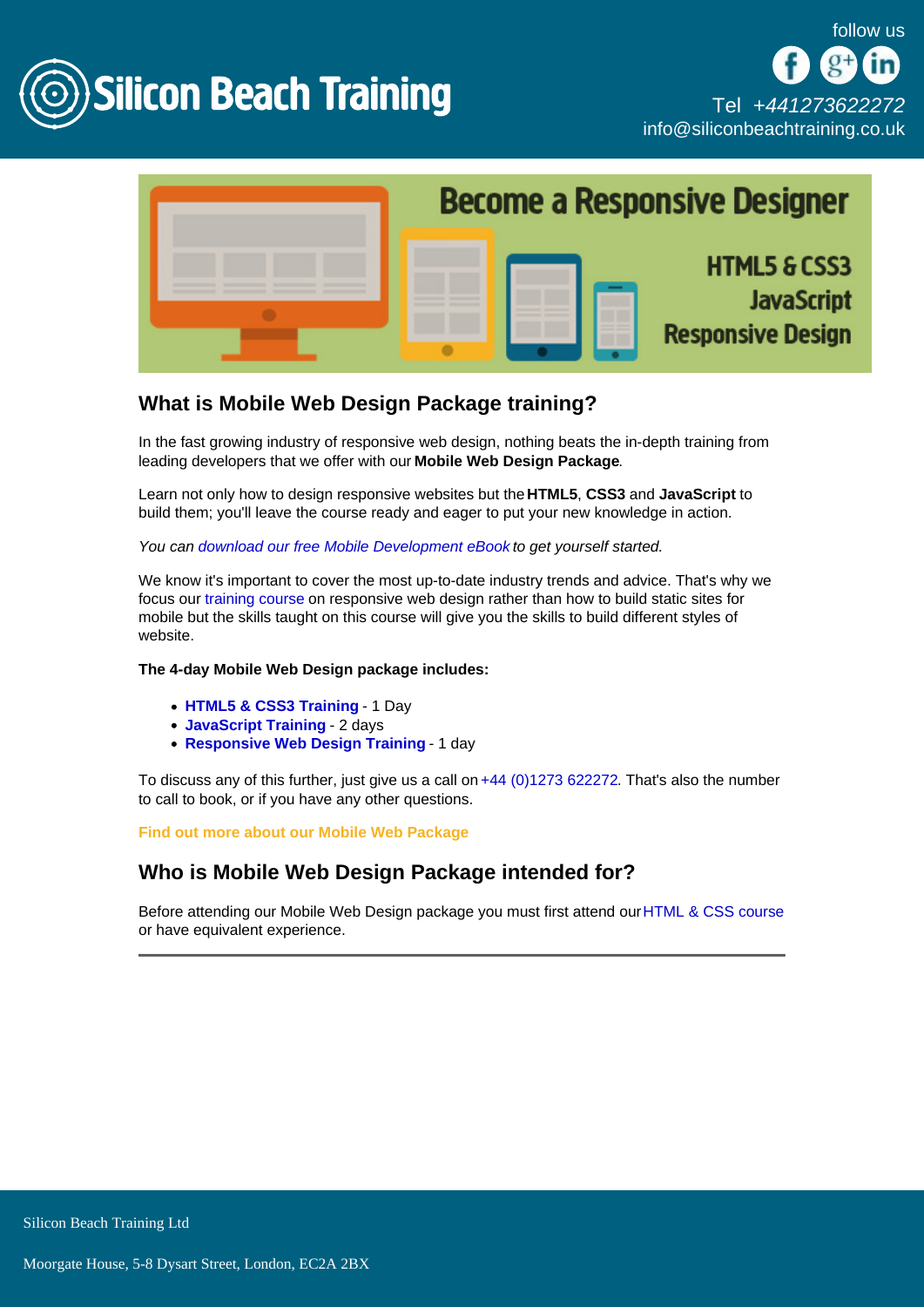

## Course Objectives

After this Mobile Web Design training package, you will:

- Understand best practice when designing sites that render on all devices
- Be able to use HTML5 to develop standards compliant web pages compatible with mobile devices
- Use CSS3 to create multiple stylesheets to load device-specific layouts that work on a range of devices
- Use JavaScript to add interactivity to web pages for a richer user experience on mobile

## Mobile Web Design Package

This Mobile Web Design Training package combines our HTML5, CSS3, Mobile Web Design and JavaScript courses. Each workshop can be booked in its own right as a stand alone course - or in this comprehensive week-long package:

### HTML5 & CSS3 Course - 1 Day

- Introduction to HTML5
- New Elements, Attributes and Event Attributes
- Rich Media
- Web Forms
- Accessibility and Validation
- JavaScript APIs a brief mention
- Introduction to CSS3
- Selectors
- Borders
- Backgrounds
- Text Effects
- Colours and Opacity
- User-Interface
- Web fonts with @font-face
- Transitions and 2-D transforms
- Media queries
- Multi-column layout

### JavaScript Course - 2 Days

- Basics of JavaScript
- JavaScript Language
- Making Dynamic Web Pages

Silicon Beach Training Ltd